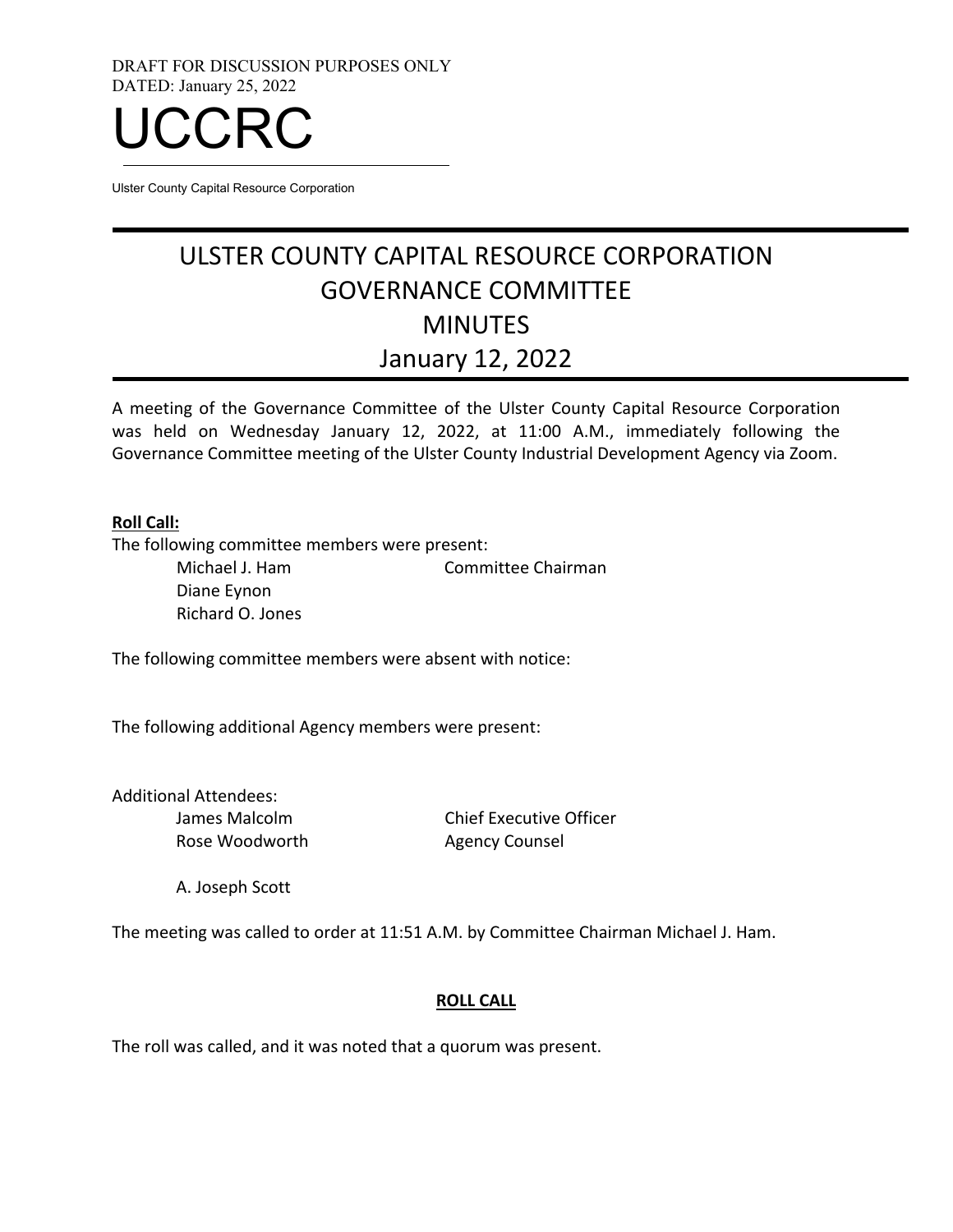### **APPROVAL OF MINUTES**

The members of the Committee reviewed the draft minutes from the September 1, 2021 meeting.

- **Motion:** Richard O. Jones, seconded by Diane Eynon, moved to approve the minutes of the September 1, 2021 Governance Committee meeting.
- **Vote**: The motion was unanimously adopted (3-0).

#### **PUBLIC COMMENT ON AGENDA ITEMS ONLY**

Legislator Phil Erner confirmed that the same board heads both the IDA and CRC Governance meetings.

CEO Rose Woodworth shared her screen to show the agenda.

#### **OLD BUSINESS**

#### **Mentoring Program Update**

Same as discussed in the Industrial Development Agency's meeting.

- **Motion:** Richard O. Jones, seconded by Diane Eynon, moved to reflect the same changes as discussed in the Industrial Development Agency's meeting.
- **Vote**: The motion was unanimously adopted (3-0).

#### **Policies to Be Created**

#### **UCIDA Fees Shared with UCCRC**

Same as discussed in the Industrial Development Agency's meeting. The Agency's attorney is working on a policy and will report back when ready.

**Motion:** Richard O. Jones, seconded by Diane Eynon, made a motion to have the Agency's attorney is work on a policy and report back when he is ready.

**Vote**: The motion was unanimously adopted (3‐0).